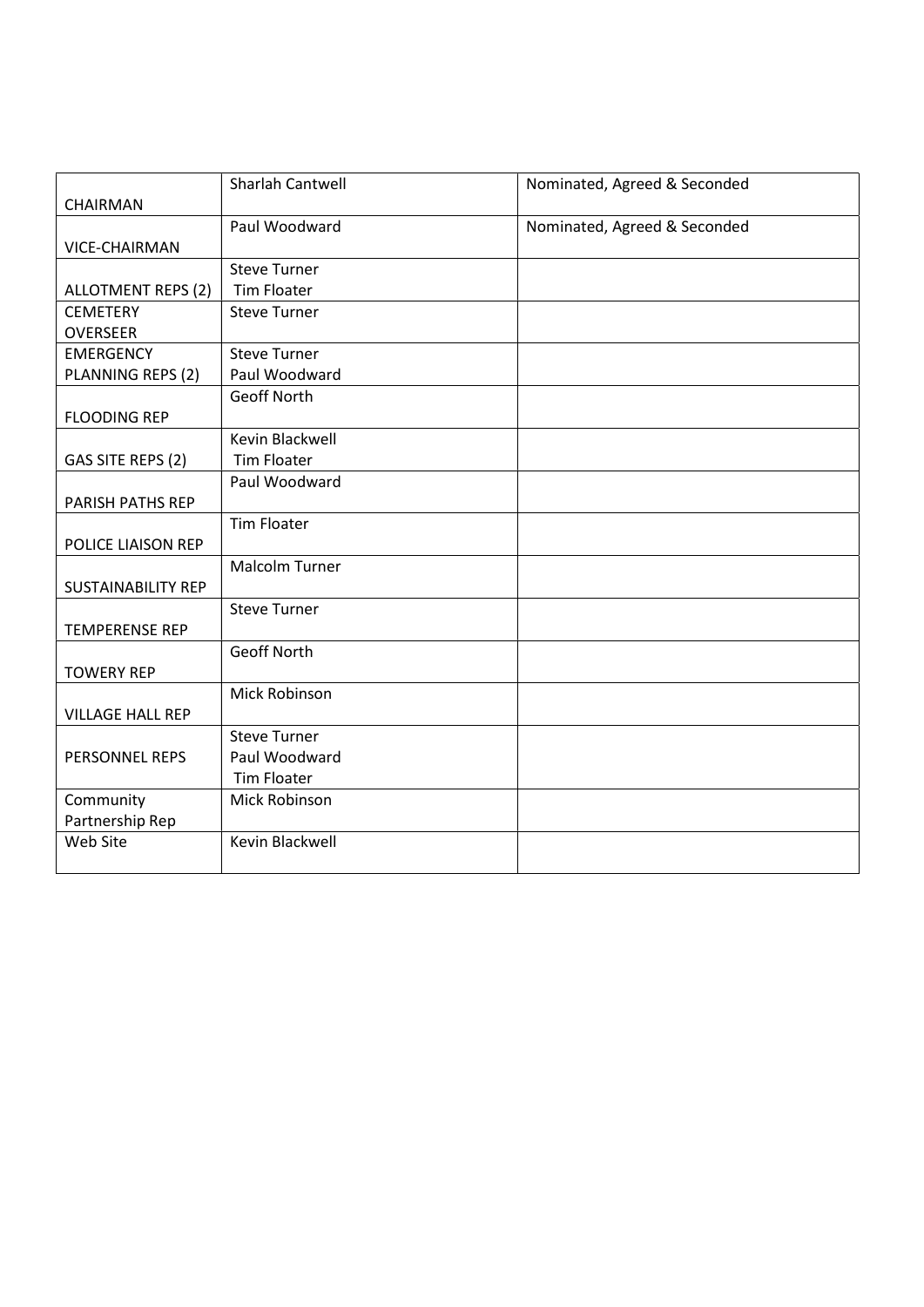#### Aldbrough Parish Council

### AGM Minutes

### Monday 8th May 2017 7.30pm @ Aldbrough Primary School

#### Present

| <b>Clirs Sharlah Cantwell</b> | Chair             |
|-------------------------------|-------------------|
| Paul Woodward                 | <b>Vice Chair</b> |
| <b>Steve Turner</b>           |                   |
| <b>Malcolm Turner</b>         |                   |
| <b>Kevin Blackwell</b>        |                   |
| <b>Tim Floater</b>            |                   |
| <b>Geoff North</b>            |                   |
| <b>Mick Robinson</b>          |                   |
| <b>Clerk Nicki Salvidge</b>   |                   |
| <b>PCSO Darren Bainton</b>    |                   |

#### Public members 3

1. Apologies:

## 2. Chairman's Report 2016/17

I would like to thank all Councillors for their continued support and finding time to attend meetings regularly. I would like to thank our clerk Nicki Salvidge for her hard work over the last year and for guiding us in our work, I think you would all agree that she has settled into the role and hope this continues long into the future.

I would like to thank PCSO Darren Bainton for his continued service to Aldbrough and the help he has given to our local events especially the Christmas event, I know that many other villages would like to have such a visible presence. Thank you.

We were saddened this year by the loss of John Fox a good friend who dedicated many years to make Aldbrough a better place to live. We hope this year to have an appropriate memorial to him with the help of COG Funding. We still have a vacancy for a councillor on the Parish Council. The village web site is well used and I would like to thank Cllr. Blackwell for updating it each month. Our emergency plan is fully up to date thanks to Cllr. Robinson, let's hope it never has to be enacted.

Our contractors are keeping our grassed areas looking neat and tidy especially the churchyard, cemetery and war memorial.

Our village amenities continue to expand with both shops and eateries. We are lucky to still have our school and doctors surgery. Our youngsters have the benefit of the youth club and activities held weekly at the sports hall. The play park and outdoor gym are well used, our allotments are fully occupied and I must thank Cllr. Steve Turner for aiding the clerk in allotment and cemetery matters.

The village held its first Christmas event which was extremely successful and very well attended. It was a collaboration between many organisations and I thank all those involved before, after and during the event especially the Rev Anne White who had the idea and kept everyone motivated. This year's event is taking shape with more exciting things to do and see.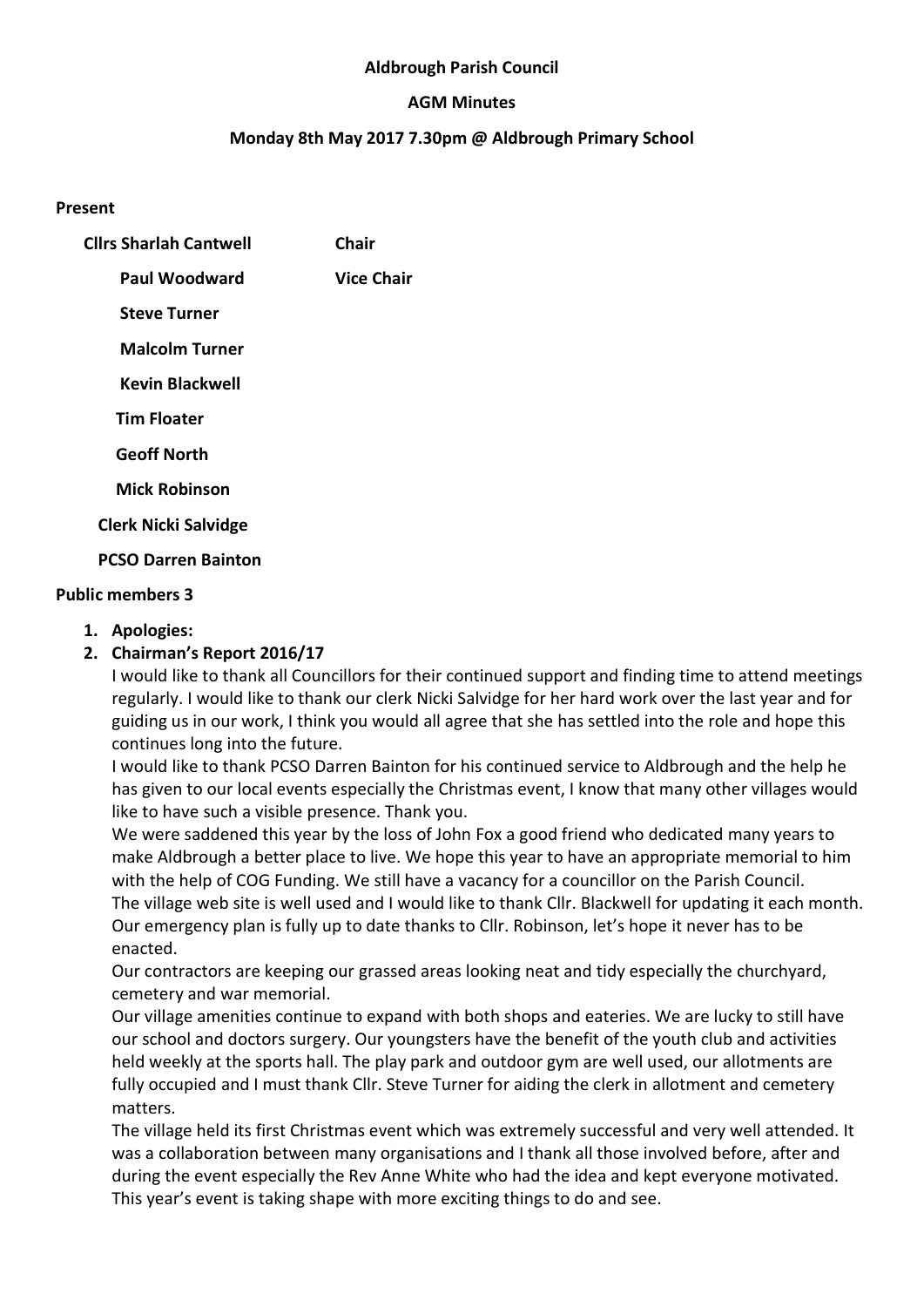The Parish Council has funded the complete refurbishment of the Church Wall along with a small grant from Withernwick windfarm funding, it is now ready to see many more years of service. The Parish Council continues to monitor parking and speeding issues. We hope that the Elm Tree site will be tidied up in the near future as it is currently an eye sore in the middle of the village. The Poorfields Charity paid £10 to qualifying recipients in January, application forms can now be obtained from Parish Councillors or the clerk.

The Parish Council welcomes feedback/suggestions from its residents and here is to another productive year. Thank you Cllr. Cantwell.

In response to the chairs report those present thanked Cllr. Cantwell for her dedication to her post over the last year.

3. Election of Officers 2017/2018 See chart attached

All Councillors resigned from their posts and agreed that unless anyone wish to be removed from their previous

Position that officers remain as previously

#### PARISH COUNCIL ORDINARY MEETING

- 1. Apologies of Absence
- 2. To suspend the meeting for a period of no longer than 15 minutes for public participation A member of the public from Carlton Drive spoke up on his concerns for the Carlton Lane Junction. Cllr Cantwell explained that the Parish Council has tried all sorts of ways in which to make the village safer by reducing the speeding and parking and that sadly they get the same response from ERYC in that 3 people need to die to enable any action to be taken. Despite complaining to the leader Cllr. Stephen Parnaby regarding this, the answer is still the same and that ERYC will no longer communicate with Aldbrough Parish Council over their concerns as they don't see that there is a problem.

Cllr. Cantwell stated that any support anyone can offer or ideas to help would be gratefully received.

- 3. To receive declarations of interest by any member of the council in respect of the Agenda items below. Members declaring an interest should (A) identify the agenda item and the type of interest being declared & (B) note dispensations given to any member of the council in respect of the agenda items below
- 4. To approve last month's minutes held Monday 11 April 2016 Item 10 should read Cllr. S Turner regarding purchase of daffodils
- 5. To present the financial accounts Chair to approve and sign All agreed but would like to see an explanation added to show reason for high spending on recreation field and Church.
- 6. Annual Audit to be approved and signed by Chairperson Agreed and signed

## 7. Police Matters

Safety camera update not received PCSO Bainton to chase report. Cllr. Robinson to chase as a member of the village hall committee.

Issue with regard to the site formally Elm Tree discussed, photographic evidence has been sent to ERYC Environment agency who have visited the site. Advised to keep a diary of activity bonfires etc. No one should approach members of the public to gauge their opinions, as complaints need to be made directly.

PCSO Bainton to look into ownership of the land and remind them of their responsibilities as to public safety, particularly in regards to destruction of wall.

Cllr. North reported rubbish being dumped on his land.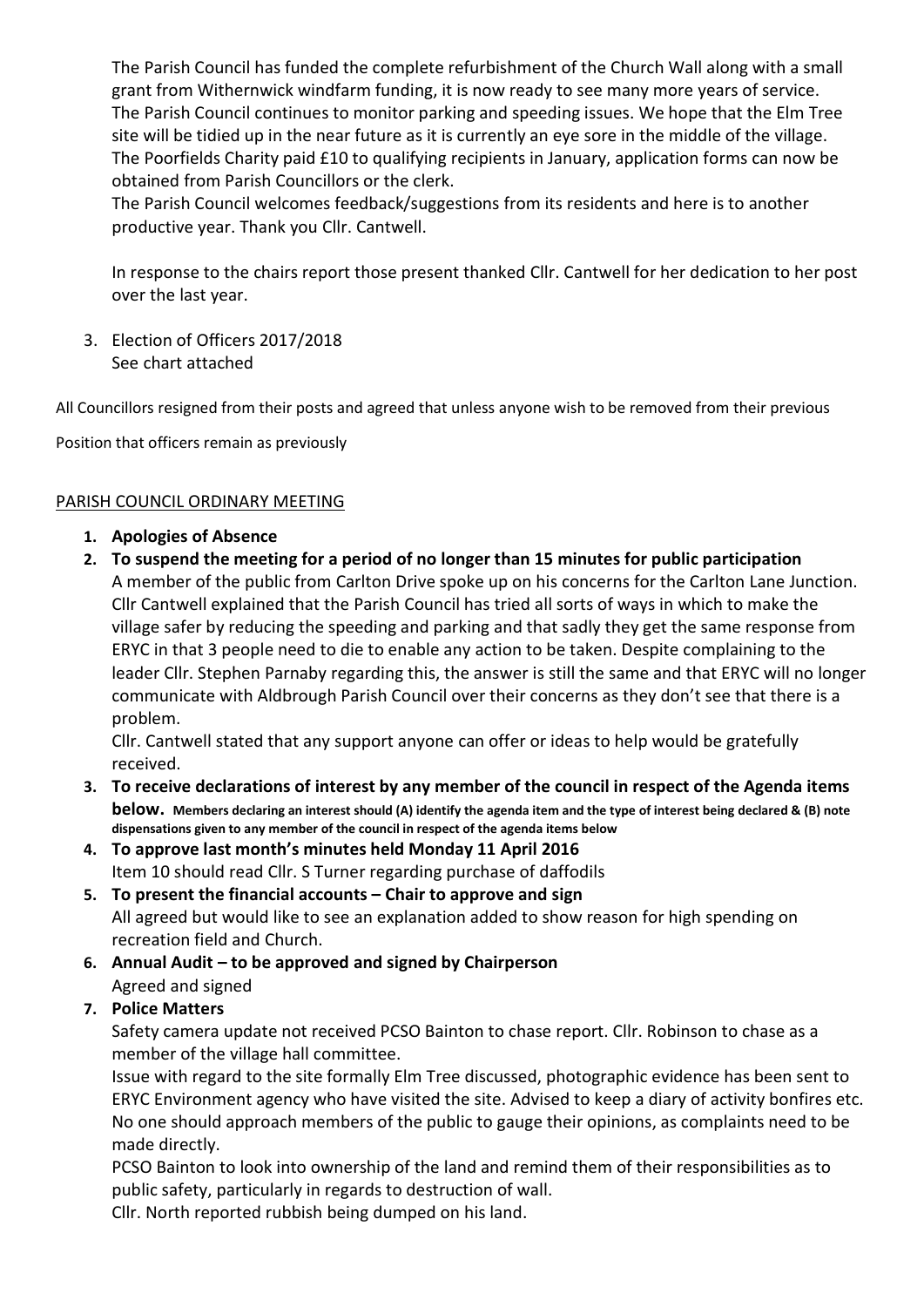Parking issues- clerk received e mail regarding the continued parking issues from users of the chip shop, despite recent reports of notices being in place to park in the pub car park, and that an A Board advising that the car park is for restaurant customers only. To be looked into.

# 8. Matters arising – Chair to receive updates on 'Resolves'

Mr Caley is agreeable to a site visit for councillors to arrange a date – clerk to contact again to arrange an evening visit.

Cllr Woodward would like a number of pre-arranged questions to be raised, the following discussion raised the following:

What is the benefit of the plant to the village?

Traffic amount and preferred route for the Lorries.

Environmental impact?

Burning of what? Woodchip/wood waste? Is the plant capable, is the chimney going to be efficient in removing any waste gases from the village?

COG Meeting- no further update

Insurance – question if personal accident should be covered. Agreed to add Personal Accident clerk to chase quote. Employer's liability covered

Evidence seen from Alan Tharratt and Peter Dawson for their liability insurance. Cllr Robinson stated that Matt Wood would get his own insurance, but the cost needed to be covered by the Parish Council or he would not be able to cut the recreation field also that he would bill it to the Parish Council in instalments added to his invoices.

Question raised over recreation field regarding insurance for such things as Caravan club meetings etc. as not covered by Parish Council Insurance, Cllr. Robinson explained that the rec belongs the village for which there is a separate committee and explained that the liability for its up keep is down to the Parish Council as they are trustees to the ground as it belongs the village. The rec committee however covers public liability insurance.

Clerk asked for clarification over ownership of the rec, to which Cllr. Robinson explained it belongs to the people of the village.

Request from Cllr Woodward for meeting with Cllr. S Turner and Cllr Floater regarding clerks wage to be arranged. Meeting arranged to follow on from this meeting and to be added to agenda for the next meeting.

Mike Peeke has been to check on drain covers.

No response re culvert – Clerk to chase

Request put in for double yellow lines along North Street no response

Bins, clerk has sent a new request via a different department as she is not getting replies from street scene. Reports of the bins being used for domestic rubbish and bins on Hornsea Road full of boxes from the chip shop.

# 9. Planning Applications – no updates

Council approached by Cllr. Malcolm Turner who declared an interest to inform that his plans are likely to be turned down due to concern over future residents of his neighbour's property. Councillors disappointed that their opinions are often overlooked and requested that a request be sent for the plans to be sent to full committee.

## 10. Correspondence

E mail received from the person who reported parking issues on Hornsea Road and Carlton Lane who they have not seen any notices in fish shop re parking in pub car park.

## 11. Any Other Business

Report from Karen Wood about the public footpath given to Cllr. Robinson, concerns raised have all been covered during the recent walk with Andrew Chudley and Cllr. Cantwell. Some changes to paths questioned, to which all legal documents have been discussed at previous meeting regarding the re-routing.

Request made for new De-fib sign with instructions for Village Hall.